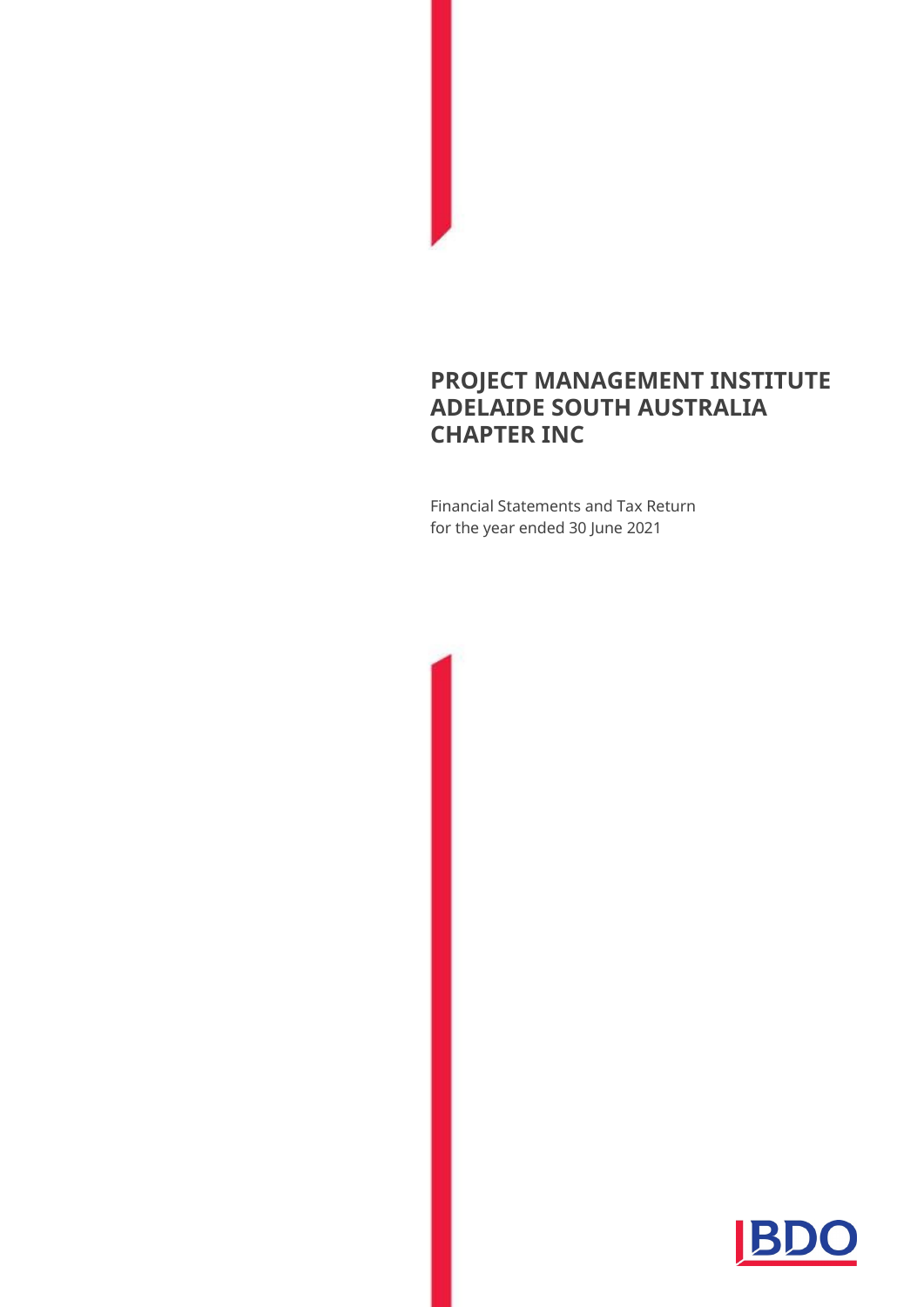## PROJECT MANAGEMENT INSTITUTE ADELAIDE SOUTH AUSTRALIA INC.

## COMMITTEE'S REPORT

Your committee members submit the financial report of Project ManagementInstitute Adelaide South Australia Inc. for the financial year ended 30 June 2021.

#### Committee Members

The names of the committee members in office at anytime during or since the end of the year are:

Yudhi Mohan-Ram Kamyar Kavousi AnnMarie Colangelo Hossein Derakhshanfar Hassan Mehmoodul Paul Mackeddie Peter Pavan Kushal Kar Scott Pearce

Significant Changes No significant change in the nature of these activities occurred during the financial year.

Operating Result The profit after providing for income tax amounted to \$2,251.

Signed in accordance with a resolution of the members of the committee:

# signed

Yudhi Mohan**-**Ram

\_\_\_\_\_\_\_\_\_\_\_\_\_\_\_\_\_\_\_\_\_\_\_\_\_\_\_\_\_\_\_\_

signed

Kamyar Kavousi

Dated: j 21/12/2021